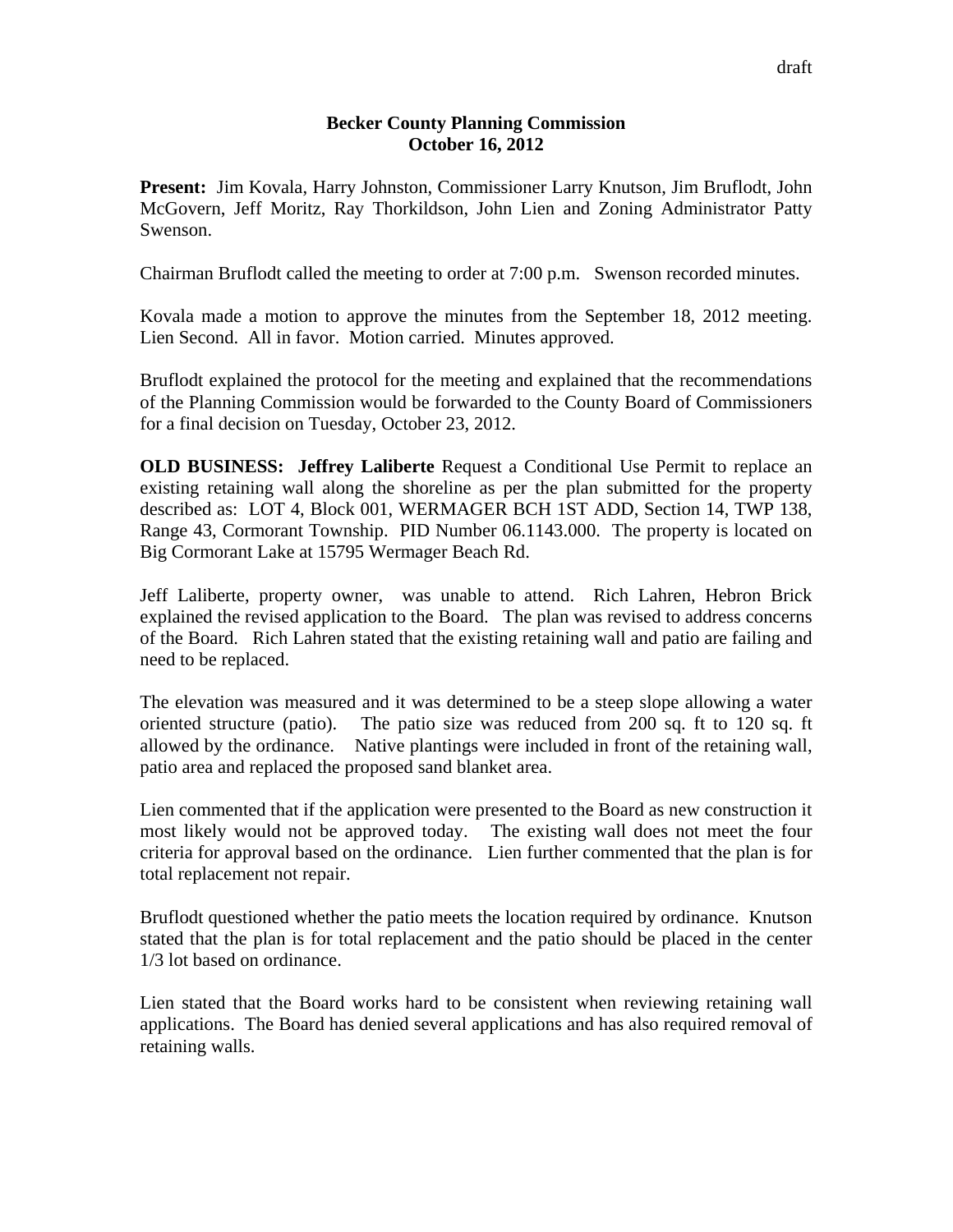Bruflodt commented that he sees the need to remove the existing patio blocks but suggests replacing with rip rap to abut the existing retaining wall. He also felt the plan was overkill. Johnston commented that the plan is not much different than the original except for the reduction in patio size.

Moritz stated that the Watershed has visited the property. The property has a major ice ridge in front, ice out causes a major ice push. The Watershed is ok with the plan but would like to see a shoreline berm incorporated along with more native plantings to screen the wall.

Thorkildson commented that the plan shows the replacement wall closer to the water than the existing wall. He suggests removing the paver patio and rip rap to the existing wall.

No one spoke for or against the application. Correspondence from Cormorant Township stating no objection. At this time testimony was closed.

**Motion:** Lien made a motion to deny the application based on the fact that the plan does not meet the criteria of the Ordinance Chapter 6 Section 8. Thorkildson second. All in favor except Moritz. Motion carried.

**FIRST ORDER OF NEW BUSINESS: Brian Solum.** Request an amendment to an existing CUP # 510978 from 9 four plex condominium units  $\&$  2 single family residences to 3 four plex condominium units  $\&$  26 single family residences-the total being the same number of 38 in a High Density Residential Zone for the property described as: LOT 1 LESS CIC NO 42 & FIRST SUPPLEMENT AKA 14.66 ACRES, Section 15, TWP 138, Range 43, GRAND VIEW ESTS OF NELSON LAKE, Cormorant Township. PID Number 06.0757.501. The property is located on Nelson Lake at 14370 Grandview Lane.

Scott Walz, Meadowland Surveying, explained the application to the Board. Currently the Common Interest community consists of 2 four plex condominiums and 6 residental lots. The application is to revise the existing conditional use permit to keep the same number of total units but as 3 four plex condominiums and 26 residential sites for a toal of 38 units. The storage units were constructed with a potential of 33 more units if all 38 assocation owners choose to have a unit.

Moritz questioned the lot locations. Walz stated the the proposed lots are in the same basic location as the units were approved to be located.

Duane Olson, property owner on lake, asked if docking privleges would change from the origianl conditional use permit approval. He also asked if there are covenants to prohibit mobile homes from being placed on the lots. Brian Solum stated that the docks would not increase from the original conditional use permit and that the Assocation's Architectual Standards do not allow for mobile homes.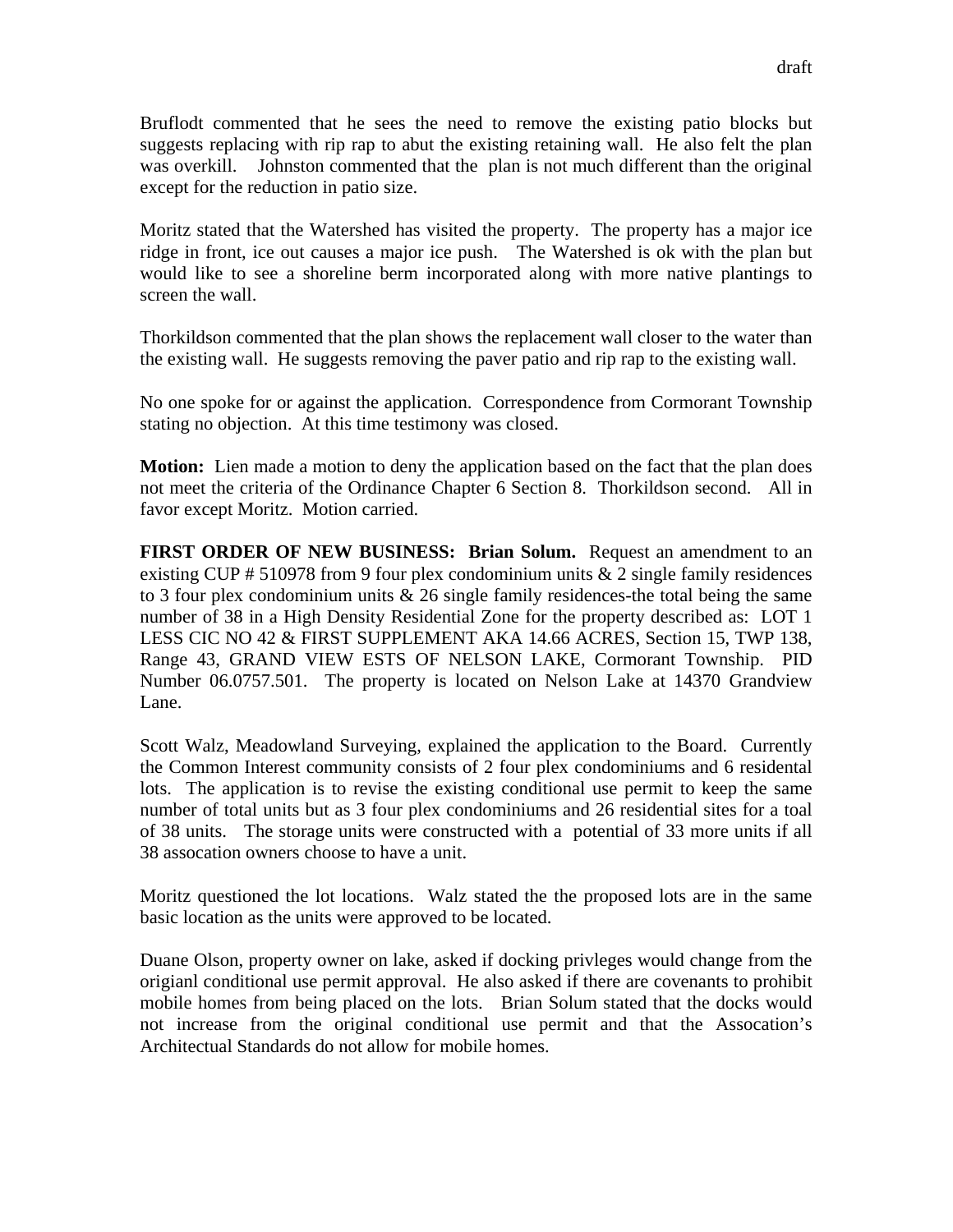Duane Olson also aksed about boat launching facilities. Brian Solum stated that there is already a launch existing.

Scott Walz stated that the only change requested by the Applicant is from units to single family residences. No other changes to the existing conditional use permit.

Mark Boushee, property owner, questioned the septic systems for all the homes and if environmental review was completed. He also stated concerns with increase traffic.

There was no further testimony. Correspondence received from Earl Magnuson, President GVE of Nelson Lake Condominium Owners Assocation and Bob and Georgia Bakkum. Testimony closed.

Brian Solum was asked by the Board about the septic system. The by-laws state that once 12 units are built an engineered centralized system will be installed to include pre treatment based on technology from SJE Rhombus. Currently the Assocation pays to maintain the existing holding tank systems.

**Motion:** Lien made a motion to approve the amendment to the conditional use permit to allow 3 four plex condominiums and 26 residential lots based on the findings that the living space area remains the same. Kovala second. All in favor. Motion carried.

**SECOND ORDER OF BUSINESS: Gary Schander.** Request to approve a Preliminary plat consisting of 5 parcels. One Parcel will be a standard sized parcel to stand alone, the other parcels will be connected by deed to adjacent lake lots, and can not be sold one away from the other. The request includes a Change of Zone for all parcels to residential for the property described as: PT GOVT LOTS 5 & 7 WEST OF BAY VIEW DRIVE, Section 06, TWP 138, Range 42, Lake Eunice Township. PID Number 17.0071.001. The property is located on Leif Lake on Buckhorn Road.

Application withdrew by Owner.

**THIRD ORDER OF BUSINESS: Lillian Hilgers Haven.** Request a conditional use permit for a temporary second dwelling to be permitted due to elderly care for the property described as: PT LOT 2 BEG 2505.59' S ON W LINE LOT 2 TH S 70' SE 201.76' NE 75' AL LK & NW 259.34' TO BEG, Section 23, TWP 139, Range 39, Height of Land Township. PID Number 15.0222.000. The property is located on Little Toad Lake at 18537 395th Ave.

Julie Kraft, daughter to applicant, explained the request to the Board. They have a 30 foot trailer located on the property. Julie lives in Dallas and comes home in the summer to stay at the lake and take care of her 90 year old mother. There is not adequate room in the cabin to accommodate the family of eight. The septic system was inspected and failed so they plan to upgrade the system.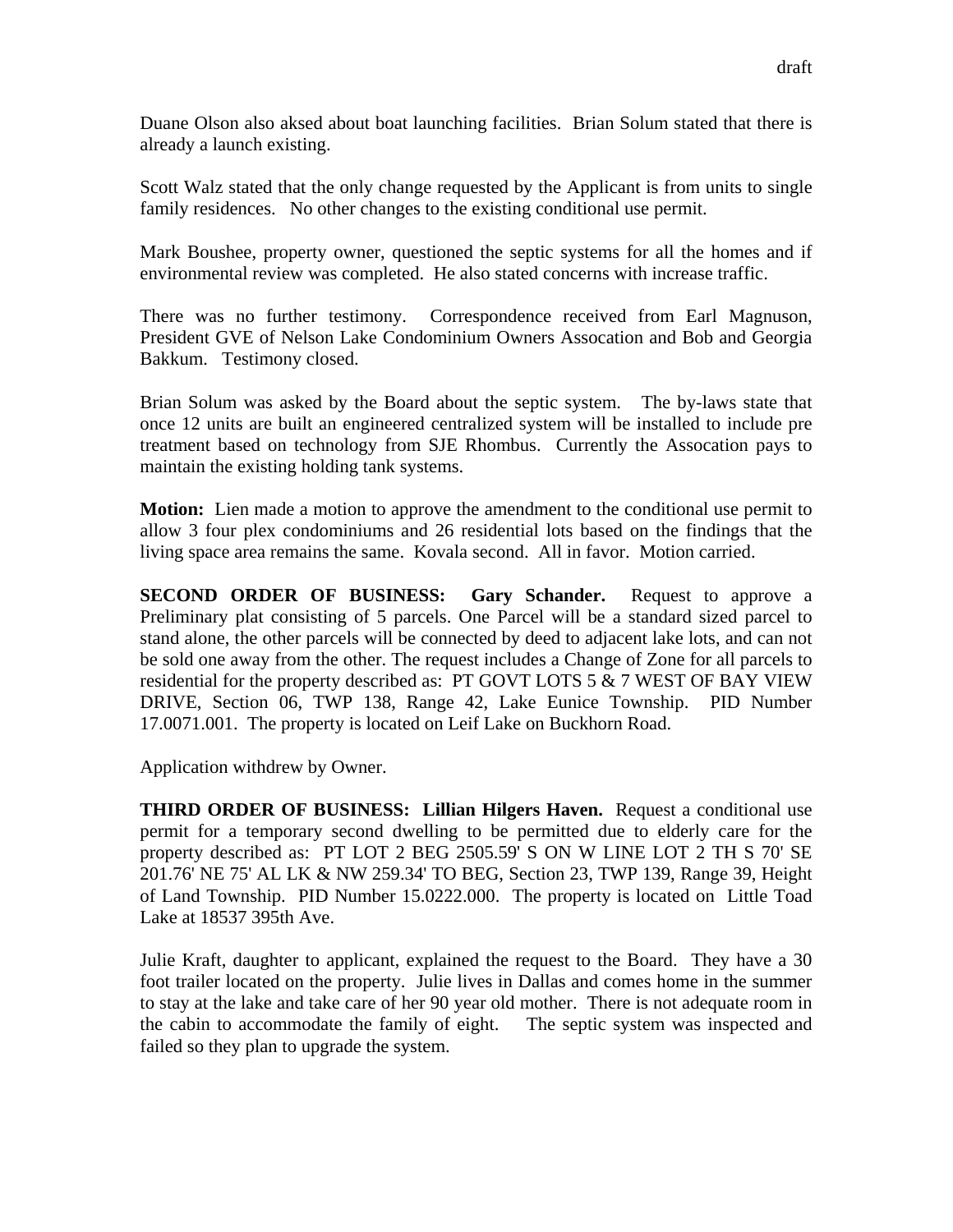Bruflodt asked if the camper would be left on the property year round. Julie Kraft responded yes but only used in the summer months.

Kovala stated that he visited the proeprty and found the adjacent properties to be of concern. There are several campers and cabins that appear to be in violation of the ordinance.

Steve Hilgers, son of applicant, stated that the adjoining property has a permit for the camper.

There was no further testimony. One letter was received from Doug  $\&$  Kathy Fischer in opposition. Testimony closed, further discussion by the Board.

Bruflodt stated that the Board has allowed  $2<sup>nd</sup>$  dwelling for elder care but never for a camper. Lien stated that the conditional use permit issued for care required removal of the  $2<sup>nd</sup>$  dwelling once it was no longer needed. Knutson stated that the Board has allowed temporary, full time elder care dwellings and that this application does not meet that criteria.

Kovala made a motion to deny the application based on the findings that it does not meet the criteria of elder care. Johnston second. All in favor. Motion carried.

**FOURTH ORDER OF BUSINESS: David & Angela Ewanika.** Request a Conditional Use Permit on the property for an equipment service business. The request includes expansion to an existing structure which is incidental to the business for the proeprty described as: 5 AC PT GOV'T LOT 1 (FRAC'L NE1/4 OF NE1/4) BEG 548' N OF SW COR: TH E 400', N 653.46' TO GEBO LK, SW AL LK TO W LN L1, & S 484.24' TO BEG, Section 27, TWP 138, Range 40, Burlington Township. PID Number 03.0257.003. The property is located on Gebo Lake at 32879 120th St.

Dave Ewanika explained his application to the Board. He applied for a site permit at the zoning office when it was found by Staff that he has a business on the property. He assumed they were zoned commercial because they are taxed commercial. They have a heavy equipment repair business. They need more space in the shop. They would like to add two additions  $(20x80)$   $(20x104)$ . One would allow their office to moved out of the house and into the new addition. They currently have 2 employees, hours of operation are 9-6 Monday – Friday.

Knutson explained that the proeprty is zoned agricultural but the property is taxed commercial because of its commercial use. Thorkildosn asked if there is water/sewer connection. Dave Ewanika stated yes the septic is connected to the house septic system. He further stated that they will be installing a holding tank with alarm connected to the floor drain to contain any potential spills.

Gary Larson, resident Burlington Township, stated he was in favor of promoting businesses in Burlington Townshp. He stated that the application for conditional use